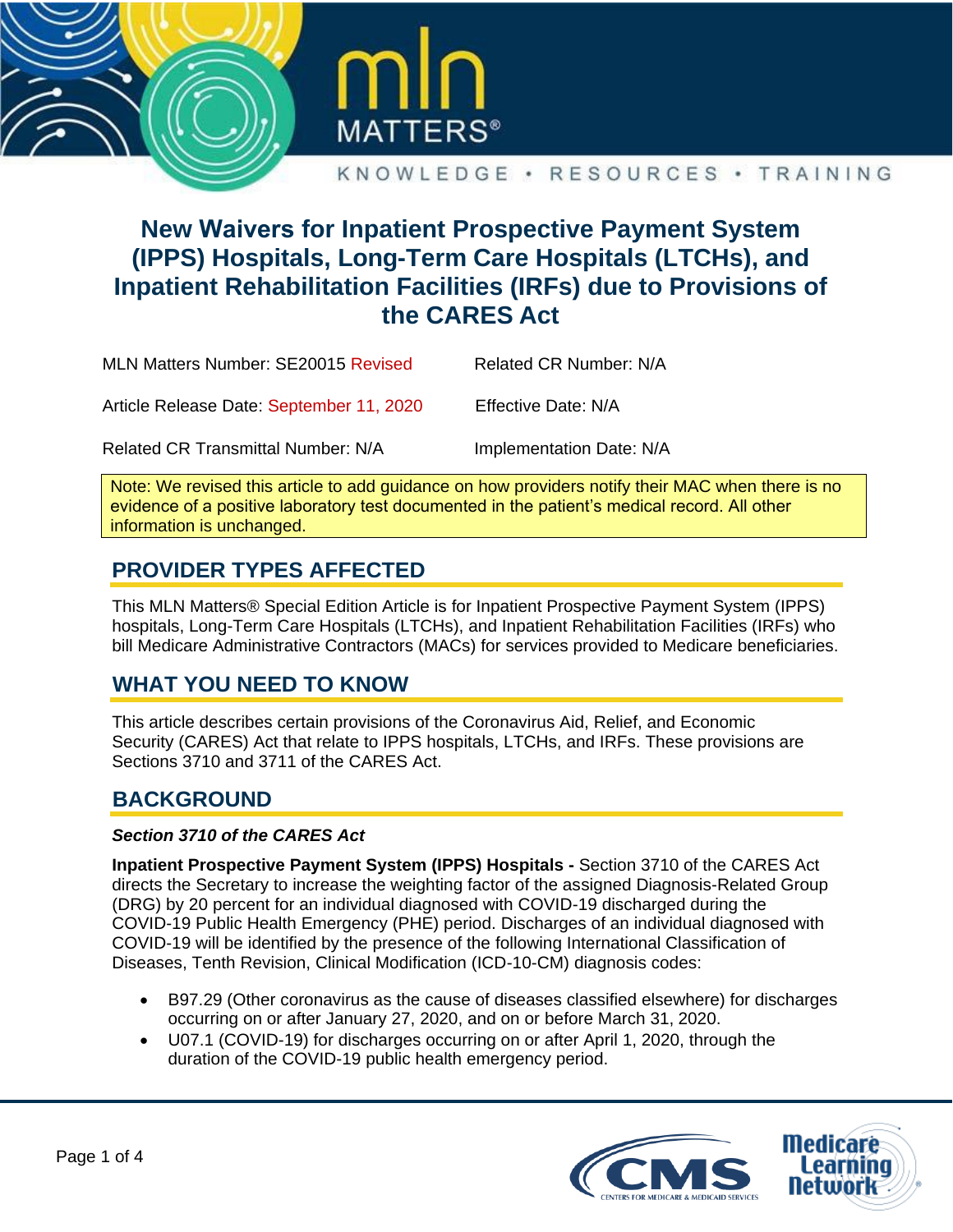Providers may refer to the following ICD-10-CM coding guidance for coding encounters related to COVID-19:

- For discharges on or after April 1, 2020, the ICD-10-CM Official Coding and Reporting Guidelines are a[t https://www.cdc.gov/nchs/data/icd/COVID-19-guidelines-final.pdf](https://www.cdc.gov/nchs/data/icd/COVID-19-guidelines-final.pdf)
- For discharges prior to April 1, 2020, the ICD-10-CM Official Coding Guideline Supplement is at [https://www.cdc.gov/nchs/data/icd/ICD-10-CM-Official-Coding-](https://www.cdc.gov/nchs/data/icd/ICD-10-CM-Official-Coding-Gudance-Interim-Advice-coronavirus-feb-20-2020.pdf)[Gudance-Interim-Advice-coronavirus-feb-20-2020.pdf.](https://www.cdc.gov/nchs/data/icd/ICD-10-CM-Official-Coding-Gudance-Interim-Advice-coronavirus-feb-20-2020.pdf)

To implement this temporary adjustment, Medicare's claims processing systems will apply an adjustment factor to increase the Medicare Severity-Diagnosis Related Group (MS-DRG) relative weight that would otherwise be applied by 20 percent when determining IPPS operating payments for discharges described above.

CMS implemented the provisions of Section 3710 of the CARES Act in CR 11764. The MLN Matters article related to that CR is available at [https://www.cms.gov/files/document/mm11764.pdf.](https://www.cms.gov/files/document/mm11764.pdf)

To address potential Medicare program integrity risks, effective with **admissions occurring on or after September 1, 2020**, claims eligible for the 20 percent increase in the MS-DRG weighting factor will also **be required to have a positive COVID-19 laboratory test** documented in the patient's medical record. Positive tests must be demonstrated using only the results of viral testing (i.e., molecular or antigen), consistent with CDC guidelines. The test may be performed either during the hospital admission or prior to the hospital admission.

For this purpose, a viral test performed within 14 days of the hospital admission, including a test performed by an entity other than the hospital, can be manually entered into the patient's medical record to satisfy this documentation requirement. For example, a copy of a positive COVID-19 test result that was obtained a week before the admission from a local governmentrun testing center can be added to the patient's medical record. In the rare circumstance where a viral test was performed more than 14 days prior to the hospital admission, CMS will consider whether there are complex medical factors in addition to that test result for purposes of this documentation requirement.

The Pricer will continue to apply an adjustment factor to increase the MS-DRG relative weight that would otherwise be applied by 20 percent when determining IPPS operating payments for discharges that report the ICD-10-CM diagnosis code U07.1 (COVID-19). CMS may conduct postpayment medical review to confirm the presence of a positive COVID-19 laboratory test and, if no such test is contained in the medical record, the additional payment resulting from the 20 percent increase in the MS-DRG relative weight will be recouped.

A hospital that diagnoses a patient with COVID-19 consistent with the ICD-10-CM Official Coding and Reporting Guidelines but does not have evidence of a positive test result can decline, at the time of claim submission, the additional payment resulting from the application at the time of claim payment of the 20 percent increase in the MS-DRG relative weight to avoid the repayment. To do so, the hospital will inform its MAC and the MAC will notate the claim with MAC internal claim processing coding for processing. The Pricer software will not apply the 20 percent increase to the claim when that MAC internal claim processing coding is present on a claim with the ICD-10-CM diagnosis code U07.1 (COVID-19). The updated Pricer software package reflecting this change will be released in October 2020.

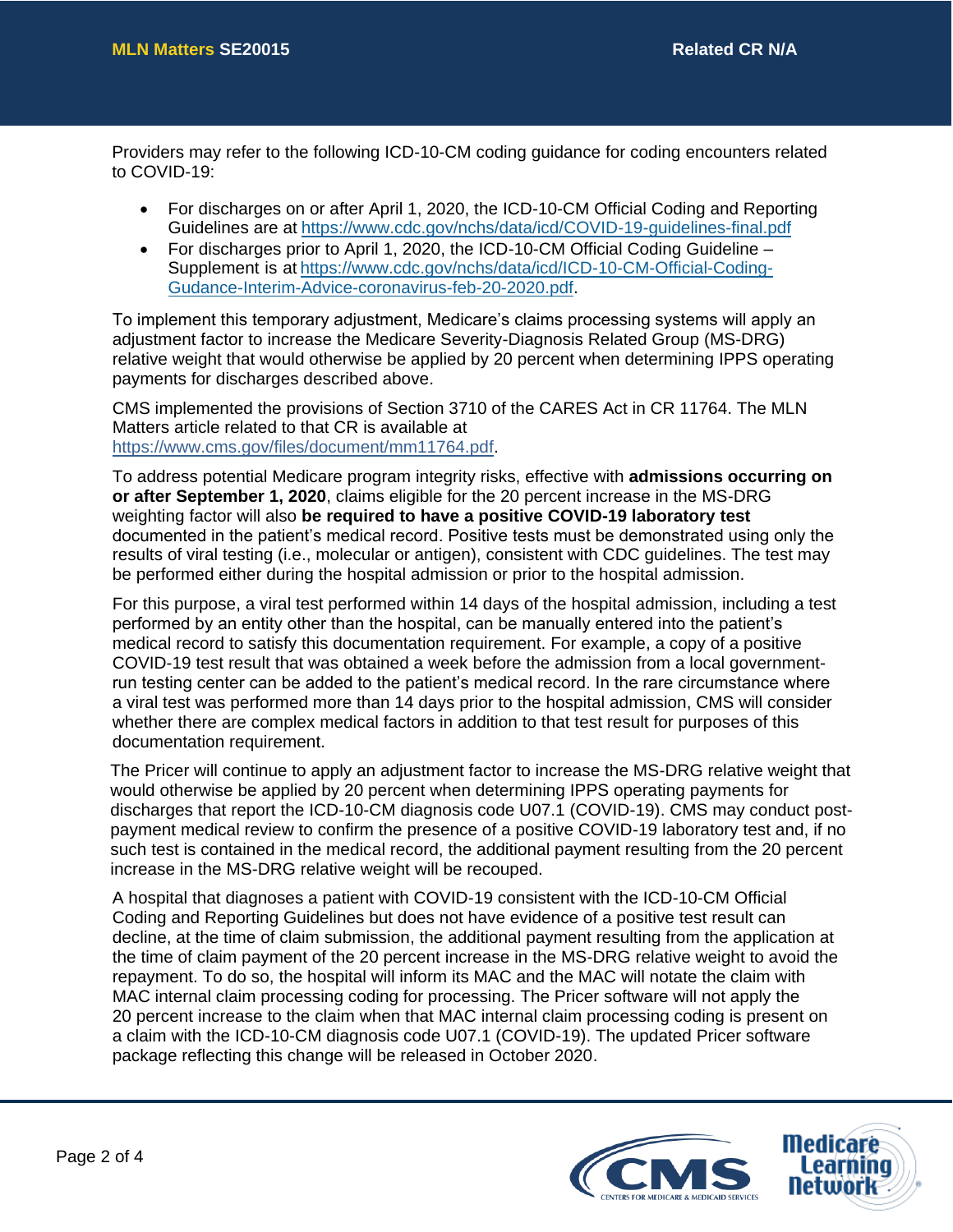To notify your MAC when there is no evidence of a positive laboratory test documented in the patient's medical record, enter a Billing Note NTE02 "No Pos Test" on the electronic claim 837I or a remark "No Pos Test" on a paper claim.

#### *Section 3711 of the CARES Act*

**Inpatient Rehabilitation Facilities (IRFs) - Intensity of Therapy Requirement ("3-Hour Rule")** - As required by Section 3711(a) of the CARES Act, during the COVID-19 PHE, the Secretary is waiving § 412.622(a)(3)(ii) relating to the criterion that Medicare Part A Fee-For-Service patients treated in IRFs receive at least 15 hours of therapy per week. This waiver supersedes the clarification of  $\S 412.622(a)(3)(ii)$  provided in the interim final rule with comment titled, Medicare and Medicaid Programs; Policy and Regulatory Revisions in Response to the COVID-19 Public Health Emergency (CMS-1744-IFC).

**Long Term Care Hospitals (LTCHs) - Site Neutral Payment Rate Provisions** - As required by Section 3711(b) of the CARES Act, during the COVID-19 PHE, the Secretary is waiving Section1886(m)(6) Social Security Act (the Act) relating to certain site neutral payment rate provisions for LTCHs.

Section 3711(b)(1) of the CARES Act waives the payment adjustment under Section 1886(m)(6)(C)(ii) of the Act for LTCHs that do not have a Discharge Payment Percentage (DPP) for the period that is at least 50 percent during the COVID 19 PHE period. Under this provision, for the purposes of calculating an LTCH's DPP, all admissions during the COVID-19 PHE period will be counted in the numerator of the calculation, that is, will be counted as discharges paid the LTCH Prospective Payment System (PPS) standard Federal payment rate.

Section 3711(b)(2) of the CARES Act provides a waiver of the application of the site neutral payment rate under Section 1886(m)(6)(A)(i) of the Act for those LTCH admissions that are in response to the PHE and occur during the COVID-19 PHE period. To implement this provision, the claims processing systems will be updated to pay all LTCH cases admitted during the COVID-19 PHE period the LTCH PPS standard Federal rate, effective for claims with an admission date occurring on or after January 27, 2020.

### **ADDITIONAL INFORMATION**

View the [complete list o](https://www.cms.gov/about-cms/emergency-preparedness-response-operations/current-emergencies/coronavirus-waivers)f coronavirus waivers.

Review information on the current emergencies webpage at [https://www.cms.gov/About-](https://www.cms.gov/About-CMS/Agency-Information/Emergency/EPRO/Current-Emergencies/Current-Emergencies-page)[CMS/Agency-Information/Emergency/EPRO/Current-Emergencies/Current-Emergencies-page.](https://www.cms.gov/About-CMS/Agency-Information/Emergency/EPRO/Current-Emergencies/Current-Emergencies-page)

If you have questions, your MACs may have more information. Find their website at [http://go.cms.gov/MAC-website-list.](http://go.cms.gov/MAC-website-list)

The following articles provide updates to payment policy for COVID-19 claims.

- [MM11742](https://www.cms.gov/files/document/mm11742.pdf) The article is based on CR 11742 that updates the LTCH Pricer software used in Original Medicare claims processing. The CR also includes new payment policy for the Novel Coronavirus Disease, COVID-19
- [MM11764 –](https://www.cms.gov/files/document/mm11764.pdf) The article is based on CR 11764 which updates the FY 2020 IPPS Pricer software used in Original Medicare claims processing. It includes new payment policy for individual diagnosed with COVID-19.